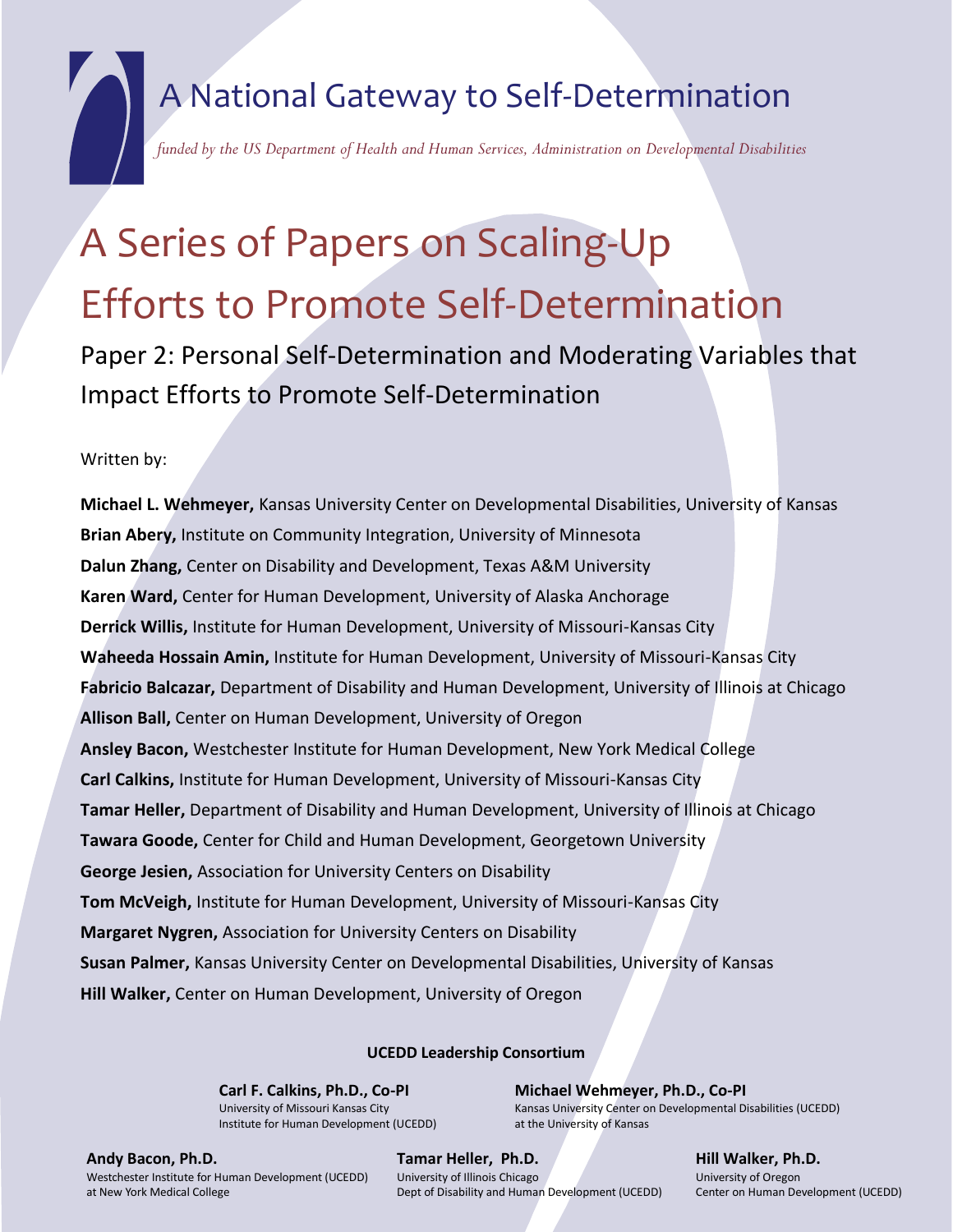### The National Gateway to Self-Determination

The National Gateway to Self-Determination (SD) is a consortium of University Centers for Excellence in Developmental Disabilities (Missouri, Kansas, Oregon, New York, Illinois) in partnership with a National Self-Determination Alliance (including self-advocates, families, and numerous national partners). The overall goal of this project is "*to establish a sustainable, evidence-based training system that enhances self-determination training programs that lead to quality of life outcomes for individuals with developmental disabilities throughout the lifespan."* 

There are a number of important beliefs upon which this SD initiative is founded. They include:

- SD is best considered in the context of a *social-ecological framework*
- Development of SD is a *lifelong process*
- Scaling-up SD training activities must occur within an *evidence-driven* framework
- The development of SD is a means to obtaining an *improved quality of life*
- People with developmental disabilities *must be equal partners*

The purpose of this series of papers is to fill existing gaps in the SD literature related to these beliefs. For more resources on self-determination, please visit the National Gateway to Self-Determination website: [www.aucd.org/ngsd.](http://www.aucd.org/ngsd)

This project was supported by Grant No. 90-DD-0659, Administration on Developmental Disabilities, Washington, D.C. 20047. Grantees undertaking projects under government sponsorships are encouraged to express freely their findings and conclusions. Points of view or opinions do not, therefore, necessarily represent official positions of the Administration on Developmental Disabilities, nor do they represent official positions of the University of Missouri Kansas City.

Copyright © 2011 A National Gateway to Self-Determination Project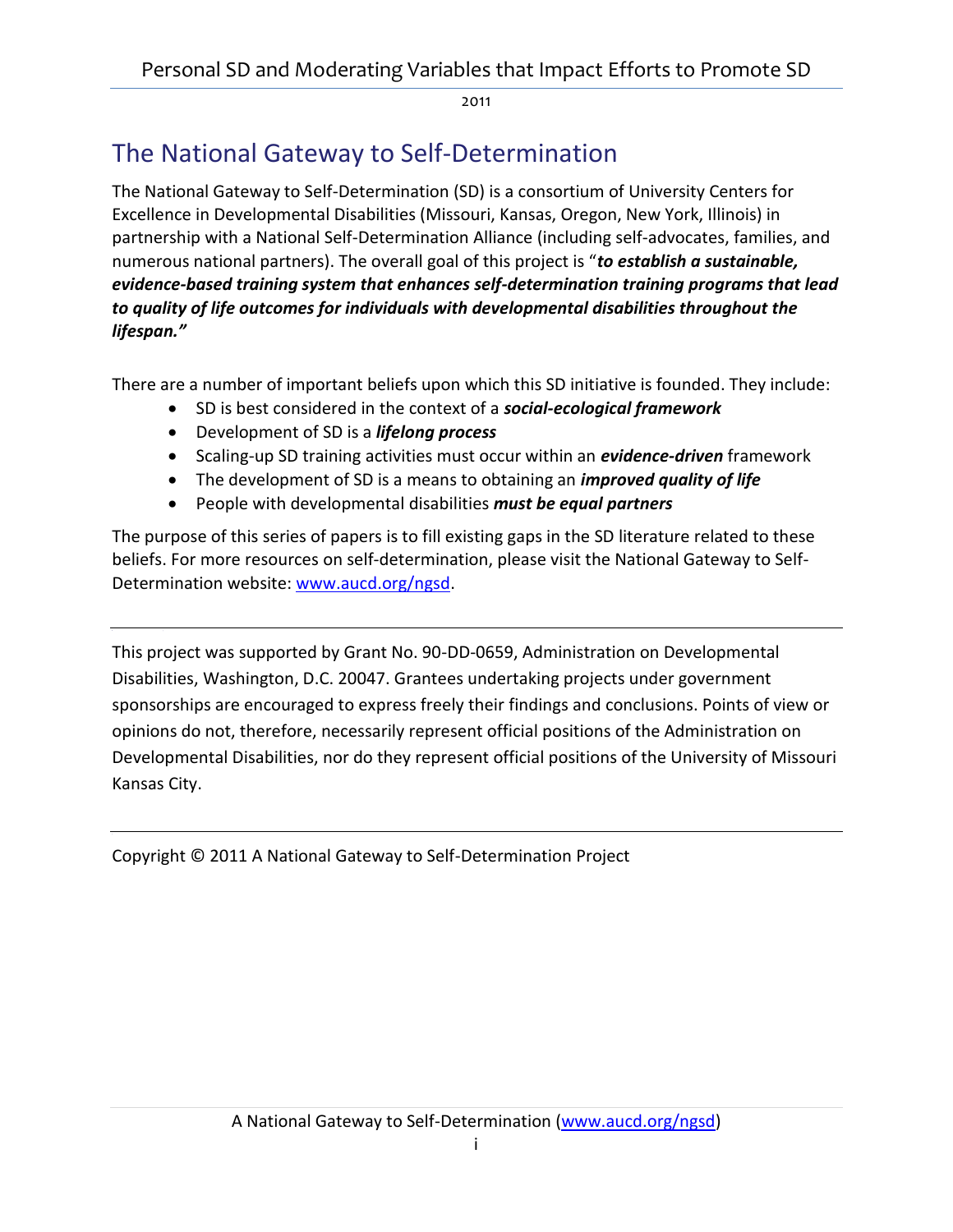Table of Contents

Introduction, 1

What is Self-Determination, 1

A Functional Theory of Self-Determination, 1

An Ecological Model of Self-Determination, 1

Self-Determination as Self-Regulation, 2

Moderating Variables that Impact Self-Determination, 2

Culture as a Moderating Variable in Efforts to Promote Self-Determination, 3

Other Moderating Variables in Efforts to Promote Self-Determination, 8

Conclusion, 10

References, 12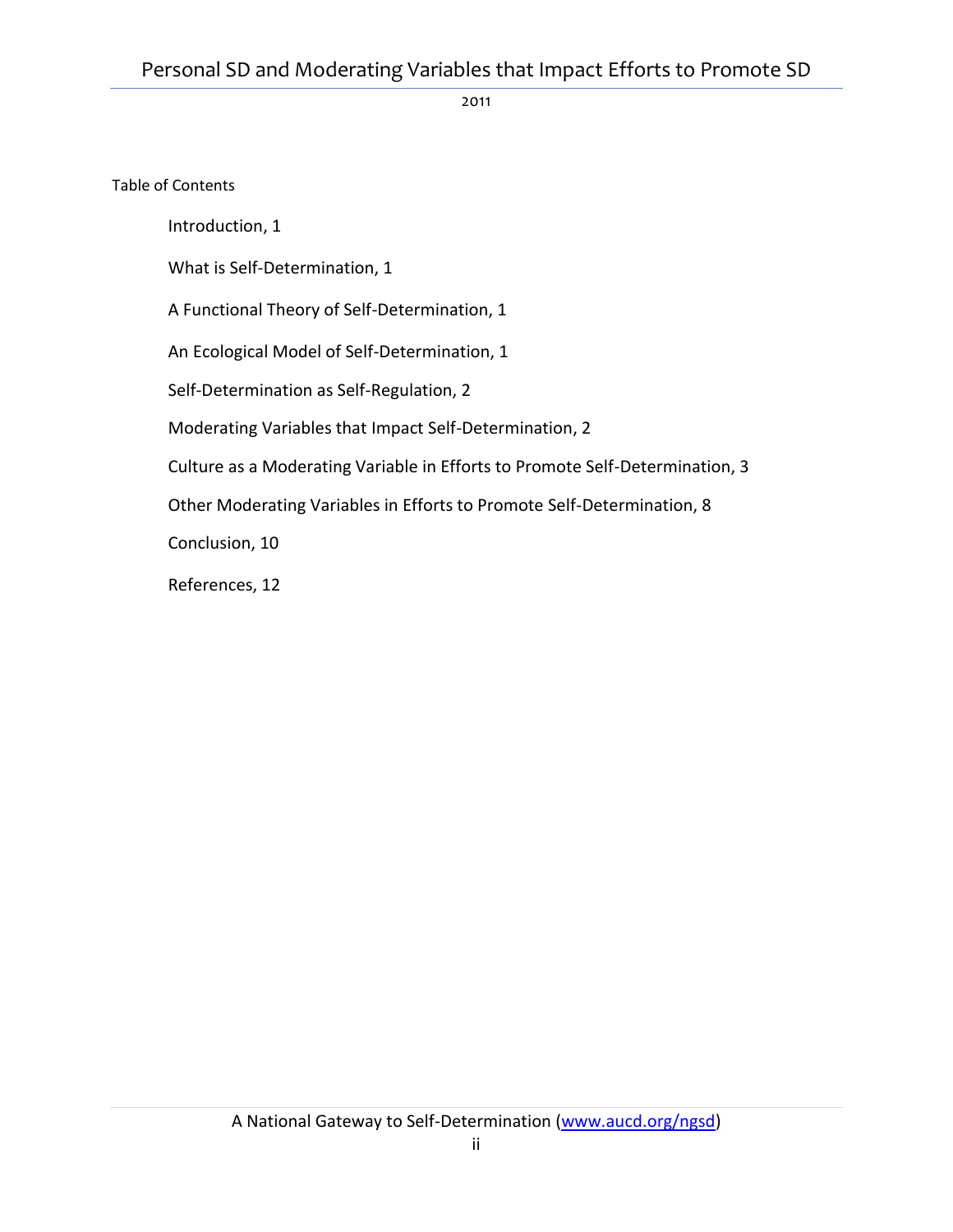Previously, we introduced a social ecological approach to promote selfdetermination and mediating variables that impact such interventions. The purposes of this article are to provide detail with regard to how we understand the selfdetermination construct and to discuss moderating variables and how such variables impact the design and implementation of interventions to promote self-determination.

#### **What Is Self-Determination?**

Our understanding of selfdetermination draws from three theoretical frameworks, each of which has been developed and evaluated within disabilityspecific and culturally diverse contexts. Space limitations constrain the depth to which we can discuss each framework, so readers are referred to Wehmeyer, Abery, Mithaug, and Stancliffe (2003) for more details.

#### **A Functional Theory of Self-Determination**

Wehmeyer (Wehmeyer, Kelchner, & Richards, 1996) proposed a functional theory of self-determination, so called because actions are viewed as selfdetermination based upon the function they serve for the individual, in which selfdetermination is viewed as a dispositional characteristic (enduring tendencies used to characterize and describe differences between people). Self-determined behavior refers to "volitional actions that enable one to act as the primary causal agent in one's life and to maintain or improve one's quality of life" (Wehmeyer, 2005, p. 117). *Causal agency* implies that it is the person who makes or causes things to happen in his or her life; that he or she acts with an

eye toward *causing* an effect to *accomplish* a *specific end* or to *cause* or *create change*. Self-determined *actions* are identified by four *essential characteristics*: (1) the person acts *autonomously*; (2) the behavior is *selfregulated*; (3) the person initiates and responds to the event(s) in a *psychologically empowered* manner; and (4) the person acts in a *self-realizing* manner. The functional model sees self-determination as an integral part of the process of individuation and adolescent development. This model has been empirically validated (Shogren et al., 2008; Wehmeyer, 1996); operationalized by the development of an assessment linked to the theory (Wehmeyer, 1996); served as the foundation for intervention development, particularly with regard to the development of the *Self-Determined Learning Model of Instruction* and related efforts (Wehmeyer, Palmer, Agran, Mithaug, & Martin, 2000); and provided impetus for a variety of research activities (see Wehmeyer, Agran, Hughes, Martin, Mithaug, & Palmer, 2007). Finally, the functional model conceptualizes self-determination within a personenvironment interaction framework, so it is relevant to the social-ecological approach to intervention we propose.

#### **An Ecological Model of Self-Determination**

Abery and colleagues (Abery & Stancliffe, 1996) proposed an ecological model of self-determination that defines the self-determination construct as "a complex process, the ultimate goal of which is to achieve the level of personal control over one's life that an individual desires within those areas the individual perceives as important" (p. 27). The ecological model views self-determination as driven by the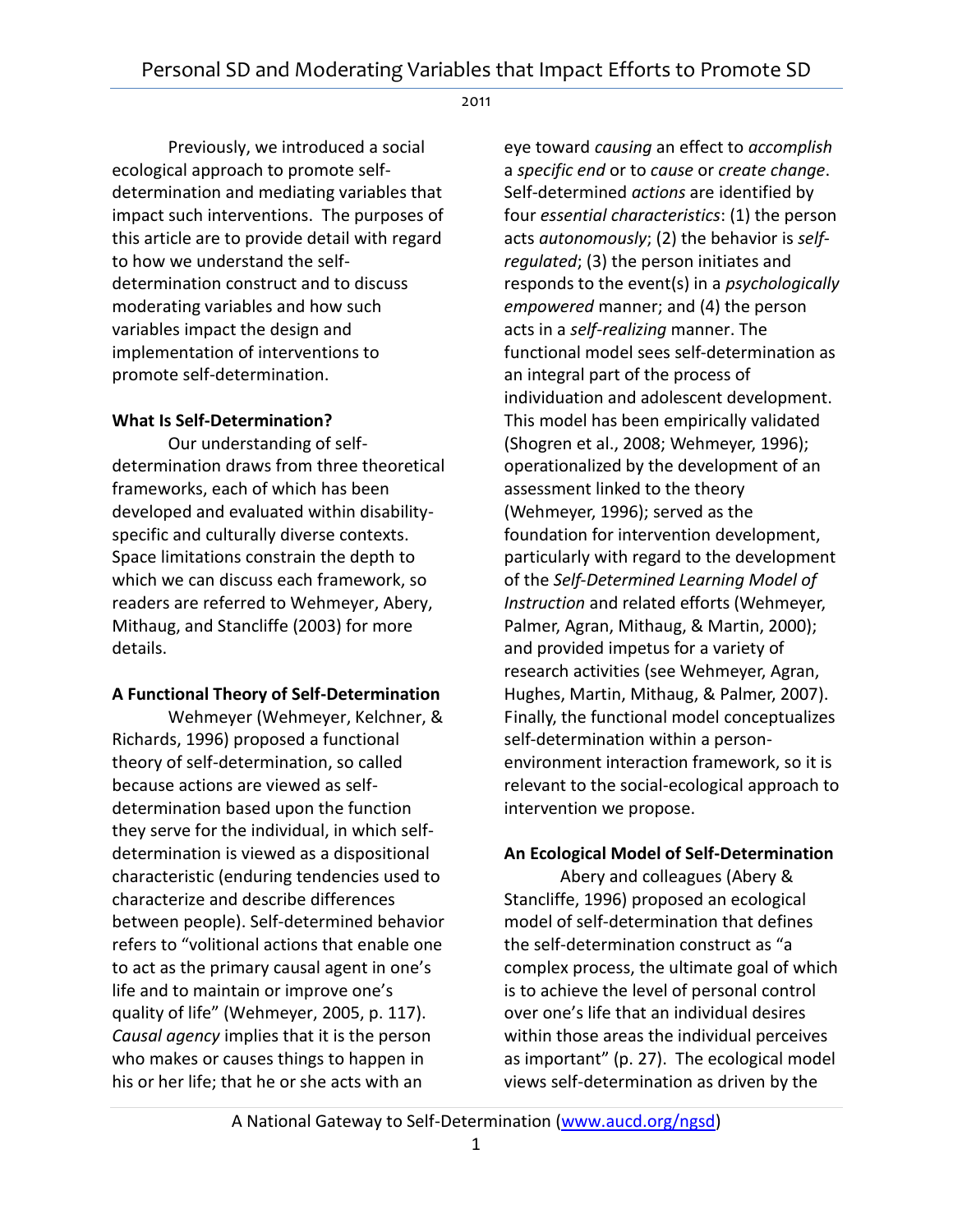intrinsic motivation of all people to be the primary determiner of their thoughts, feelings, and behavior. It may involve, but is not synonymous with, independence and autonomy. Rather, it entails the person determining in what contexts and to what extent each of these behaviors/attitudes will be manifested. Self-determination, accordingly, is the product of both the person and the environment - of the person using the skills, knowledge, and beliefs at his/her disposal to act on the environment with the goal of obtaining valued and desired outcomes. The ecological model was derived from Bronfenbrenner's ecological perspective (1979, 1989), within which people develop and lead their lives is viewed as consisting of four levels: the microsystem, mesosystem, exosystem, and macrosystem (See Wehmeyer et al., 2003 for more detail). The ecological model has been empirically evaluated (Abery, McGrew, & Smith, 1994; Abery, Simunds, & Cady, 2006; Stancliffe, Abery, & Smith, 2000), operationalized in the development of assessments (Abery, Simunds, & Cady, 2002; Abery, Stancliffe, Smith, McGrew, & Eggebeen, 1995a, 1995b), and has also provided a foundation for intervention (Abery et al., 1994; Abery & Eggebeen, 1995) and research (Abery et al., 2006).

#### **Self-Determination as Self-Regulation**

Mithaug (Wehmeyer, et al., 2003) hypothesized that self-determination is an unusually effective form of self-regulation markedly free of external influence in which people who are self-determined regulate their choices and actions more successfully than others. Mithaug suggested that individuals are often in flux between existing *states* and *goal* or desired states.

When a discrepancy between what one has and wants exists, an incentive for selfregulation and action becomes operative. With the realization that a discrepancy exists, the person may set out to achieve the goal or desired state. The ability to set appropriate expectations is based on the person's success in matching his or her *capacity* with present *opportunity*. Capacity is the person's assessment of existing resources (e.g., skills, interests, motivation), and opportunity refers to aspects of the situation that allow the individual to achieve the desired gain. Mithaug referred to optimal prospects as "just-right" matches in which people are able to correctly match their capacity (i.e., skills, interests) with existing opportunities (e.g., potential jobs). The experience generated during selfregulation is a function of repeated interaction between capacity and opportunity. Mithaug (1998) suggested that "self-determination always occurs in a social context" (p. 42) and that the social nature of the construct is worth reviewing because the distinction between selfdetermination and other-determination is "nearly always in play when assessing an individual's prospects for controlling their life in a particular situation" (p. 42).

#### **Moderating Variables that Impact Self-Determination**

It is important to note that selfdetermination as a *psychological construct* means the same thing for every person, whether that person does or does not have a disability; is of one particular race or ethnicity or another; is male or female; or lives in Quebec, Queensland, or Qatar. How the construct is operationalized—that is what is considered "self-determined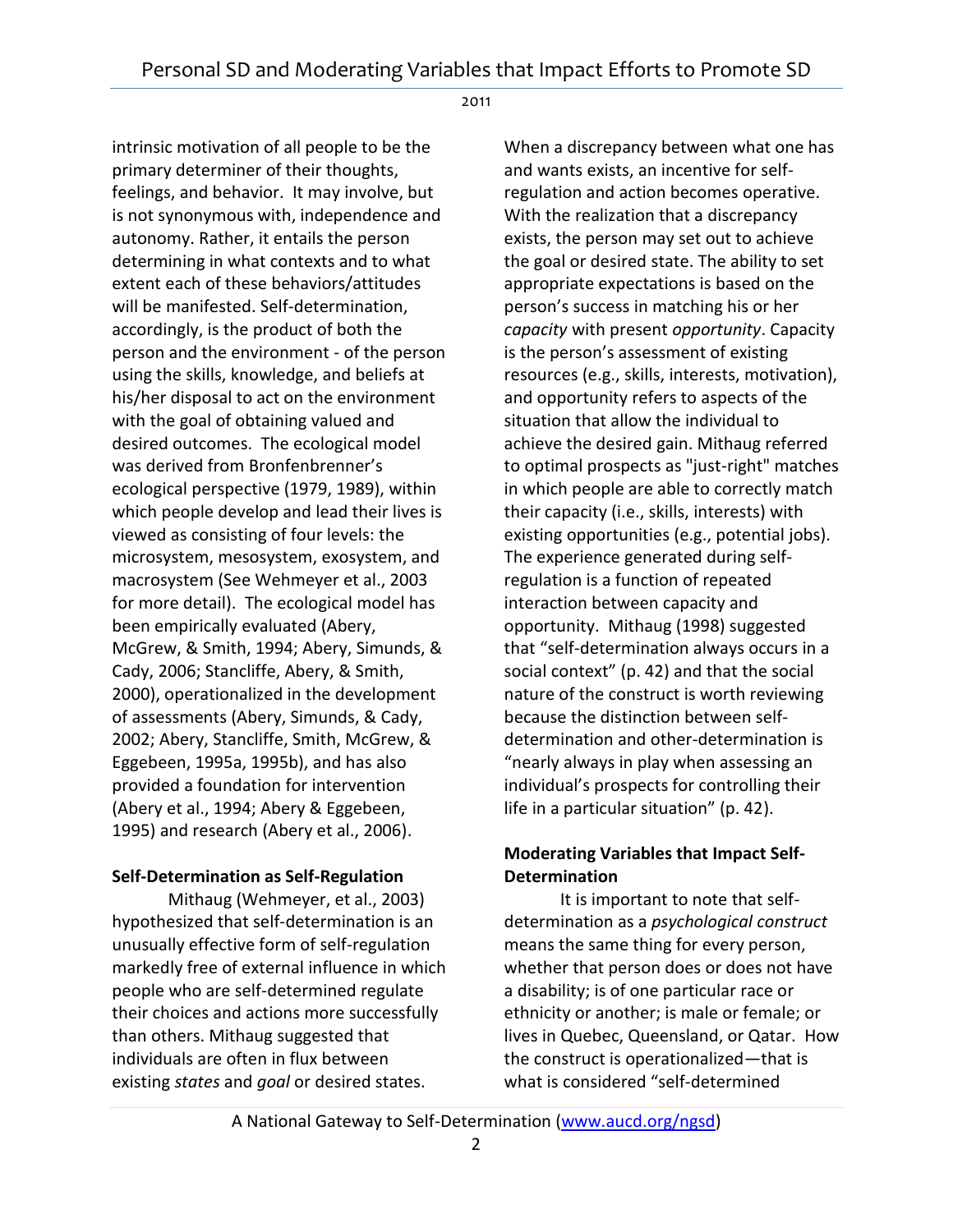behavior,"—varies widely according to contextual variables, but the fact that selfdetermination *as a psychological construct* refers to self- (vs. other-) caused action to people acting volitionally, based upon their own will, does not vary. It then becomes critical to consider the moderating variables that describe differences in this operationalization when considering the design of interventions to promote selfdetermination.

Hinshaw (2007) defined moderator variables as "baseline factors that define subgroups with greater vs. lesser intervention response" (p. 1). The distinction between moderator and mediator variables is that moderator variables refer to characteristics of a *treatment sample* that may influence intervention outcomes while mediator variables refer to *processes occurring during treatment* that explain how and why the intervention is exerting its effects (p. 2). The first paper in this series discussed mediator variables in efforts to promote self-determination. The remainder of this paper will identify moderator variables that impact efforts to promote selfdetermination.

#### **Culture as a Moderating Variable in Efforts to Promote Self-Determination**

Culture provides the lens through which we view, interpret, and find meaning in the world in which we live. Culture structures perceptions, shapes behaviors, and defines our sense of reality. It also defines and determines the manner in which we recognize, understand, and accept disability (Goode & Maloof, in press). Culture is the learned and shared knowledge that specific groups use to

generate their behavior and interpret their experience of the world. It comprises beliefs about reality, how people should interact with each other, what they "know" about the world, and how they should respond to the social and material environments in which they find themselves. It is reflected in their religions, morals, customs, technologies, and survival strategies; it affects how they work, parent, love, marry, and understand health, mental health, wellness, illness, disability, and death. [Readers can also see a review of cultural competence conceptual frameworks in Balcazar, Suarez-Balcazar, Willis, and Alvarado (2010).]

Many members of minority or culturally diverse groups will recognize the general ideas behind the construct of selfdetermination as related to struggles for equity, equality, and empowerment. In the last century, the most prevalent use of the term self-determination has been in a political context, referring to the rights of people of a given country to determine their own political status and to selfgovernance, and, subsequently, by groups of people defined by features other than geographic boundaries who adopted the theme of the right to self-determination regarding self-governance as a principal theme of their civil rights and empowerment movements. For example, one principle of the celebration of Kwanzaa, observed in the United States to honor African-American heritage, is Kujichagulia, which translated means self-determination and refers to the principle of self-rule and self-governance as it expresses and supports the practice of Afrocentrism (the emphasis of the importance of African people in culture, philosophy, and history)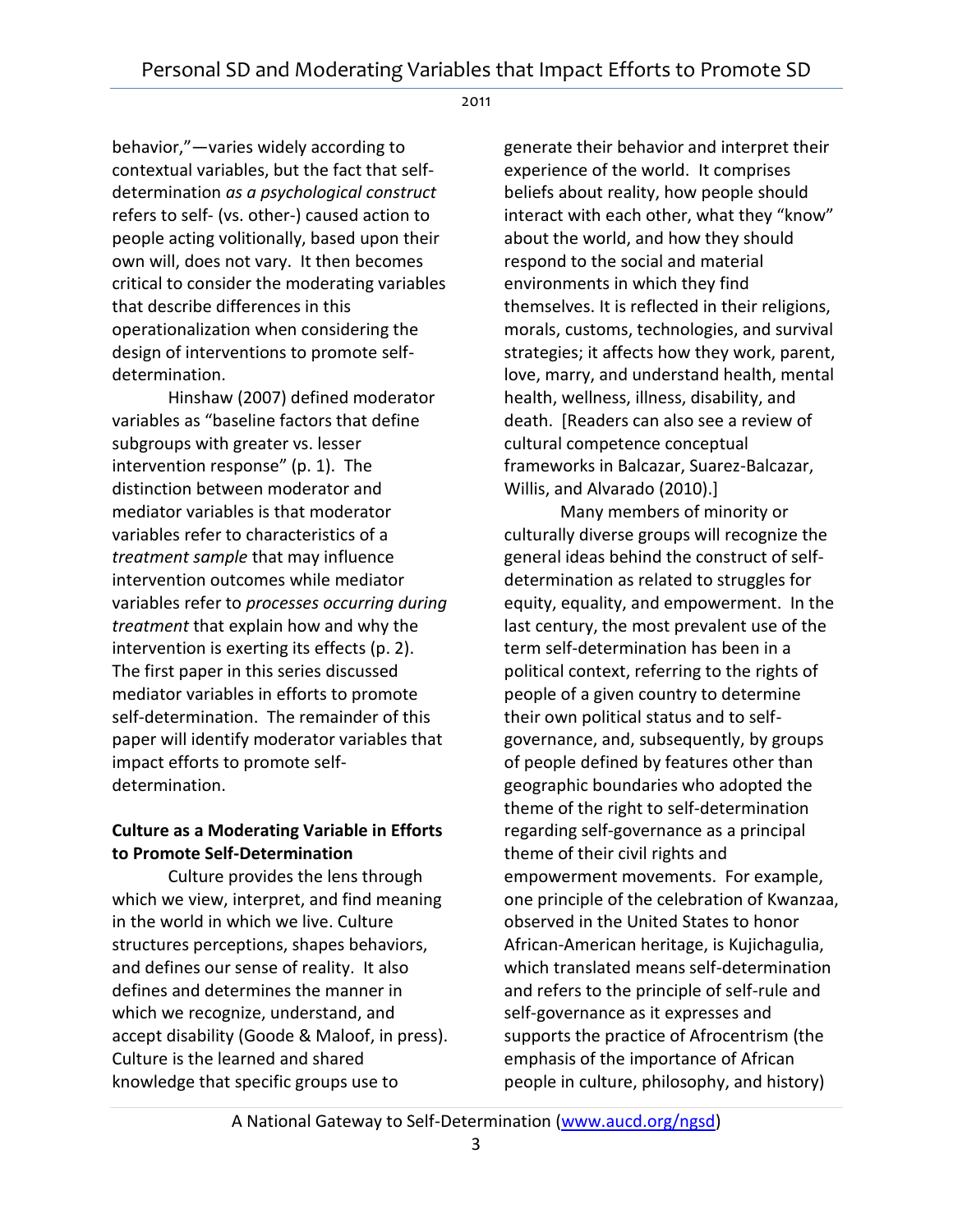in the context of the American civil rights movement (Robinson, 2002).

It is not surprising, then, that the disability rights and advocacy movement would identify the right to selfdetermination as among the central tenets of its struggle for equal rights. In this context, self-determination is a means to empowerment, a term associated with a social movement and typically used in reference to actions that "enhance the possibilities for people to control their lives" (Rappaport, 1981, p. 15). Robert Williams, a leader in the disability selfadvocacy movement and former commissioner of the Administration on Developmental Disabilities, effectively captured this link between selfdetermination and empowerment, stating:

> But, without being afforded the right and opportunity to make choices in our lives, we will never obtain full, first class American citizenship. So we do not have to be told what self-determination means. We already know that it is just another word for freedom. We already know that selfdetermination is just another word for describing a life filled with rising expectations, dignity, responsibility, and opportunity. That it is just another word for having the chance to live the American Dream (Williams, 1989, p. 16).

For many people in the disability advocacy community the use of the term is a call for the universal (e.g., pertaining to a united group) right to independence and selfgovernance.

So, are there characteristics based upon culture that would influence the

outcome of interventions to promote selfdetermination (beyond the obvious that interventions should be delivered in the language the person uses)? If so, then there may be value in developing unique interventions to address those characteristics (as well as incorporating features addressing cultural relevance into any intervention). Cultures and contexts vary widely, not only as a function of the characteristics of the people within that culture but within specific cultural elements as well. As noted previously, such cultural elements impact the operationalization of the self-determination construct (e.g., what behaviors "express" self-determination) based upon, for example, how decisions are made or problems solved within that community. Frankland and colleagues (2004) concluded that the component elements of self-determined behavior proposed by the functional model of SD *were* relevant to Diné (Navajo) people, but that:

> … the ways in which these are expressed differs from an Anglo perspective. While the Diné people value self-regulation and autonomy, they are operationalized more in an emphasis on the importance of interdependence and group cohesion above independence and autonomy. This examination of the application of self-determination within the Diné cultural context and traditions illustrates the universality of certain aspects of selfdetermination while at the same time indicating a critical need for educational services that reflect cultural, racial, and familial values of the student.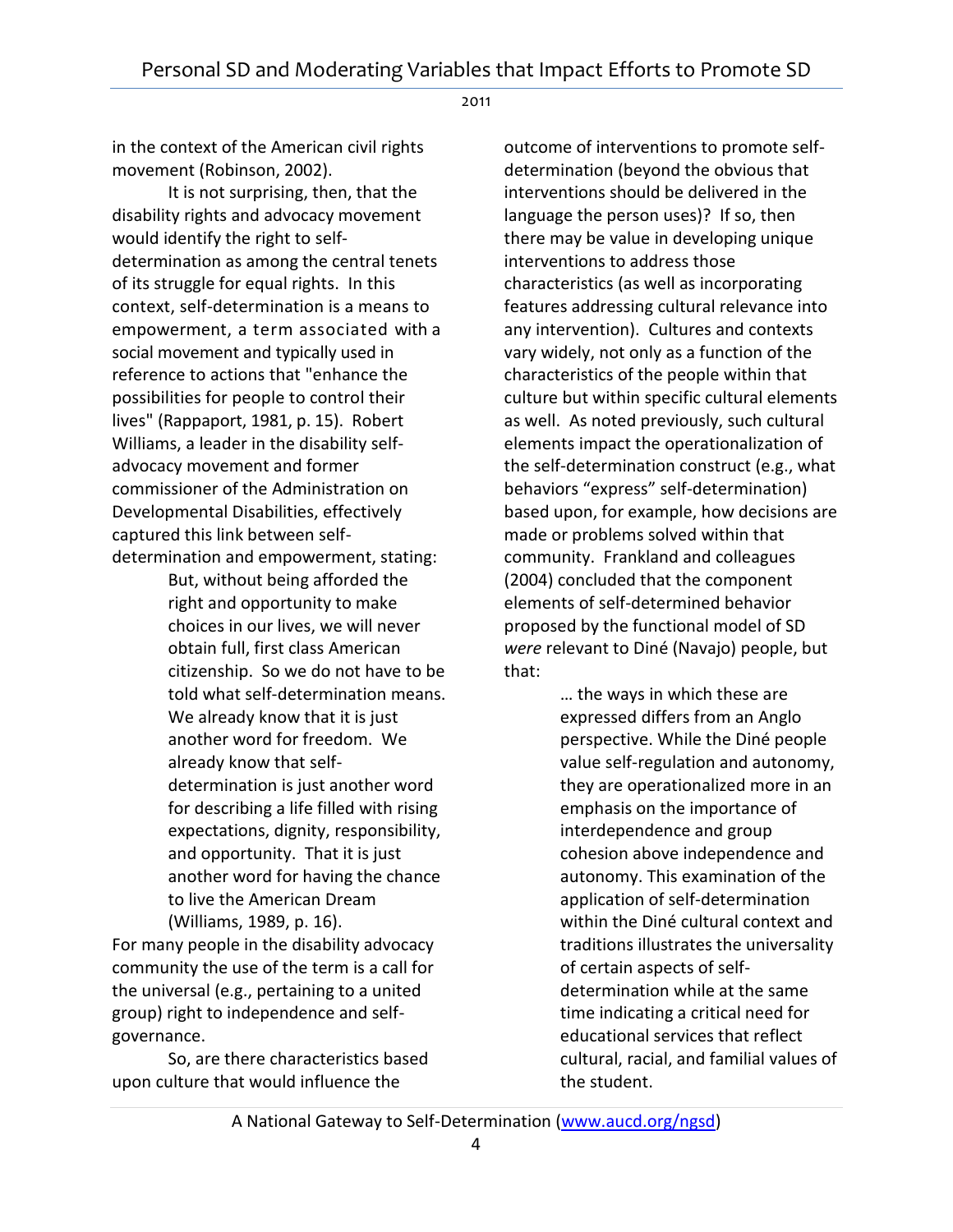A clear difference among cultures that impacts the expression of selfdetermination is illustrated by the Diné nation's example of the degree to which cultures vary along a continuum ranging from collectivist to individualistic practices. Hall (1981) identified low-and high-context cultures, in which low-context cultures emphasize independence, the importance of the individual, and a future-time orientation. These cultures highly value individual rights and choice. High-context cultures value interdependence and relationships with others having a presenttime orientation. Many interventions designed to promote self-determination have been developed and evaluated within cultures that emphasize individualism and autonomy. In many cultures though, as Hall suggested, a sense of self is understood in relationship(s) with and to others; individuals often set their goals considering both their own needs and family needs (e.g., bringing honor to the family). Turnbull and Turnbull (2001) listed contrasting beliefs, values, and practices between Anglo-European culture and other cultures, including personal control over the environment, individualism, self-help, competition, future orientation, and goal orientation (Turnbull & Turnbull, 2001; Zhang, 2006). Non-Western cultures may encourage values and behaviors that differ from those associated with the Western emphasis on individualism (Zhang, Wehmeyer, & Chen, 2005). The critical point to be made here is that efforts to promote self-determination must be culturally relevant and address efforts that promote self- (versus other) determination in ways that emphasize the values, beliefs,

and practices associated with the individuation process.

A good example of selfdetermination as being relevant across cultural contexts that vary on the individualistic /collectivist continuum was provided by Ewalt and Mokuau (1995) in a discussion about self-determination from the Pacific Islander perspective. They noted that "self-determination for the cultures of the Pacific region is defined by values of collective affiliation rather than by individualism" (p. 170). To illustrate the point, they provided the following vignette:

Debra, a Hawaiian woman, was interested in practicing medicine in the community in which she had recently completed her medical education. Here she was offered a physician's position with a reputable family clinic and a good salary. Combined with her comfortable living quarters and her network of friends, remaining in this community was an attractive option for Debra. However, her family, and in particular her parents, wished for Debra to establish her practice in the community in which she was raised. To do so would require her to move from the city back to her native community. Although there were a few moments of hesitation, Debra quickly adjusted and aligned her values with those of her family. She reasoned that by returning to her native community she would be reunited with her family and be available to provide medical care to members of her family and a community with severe health problems.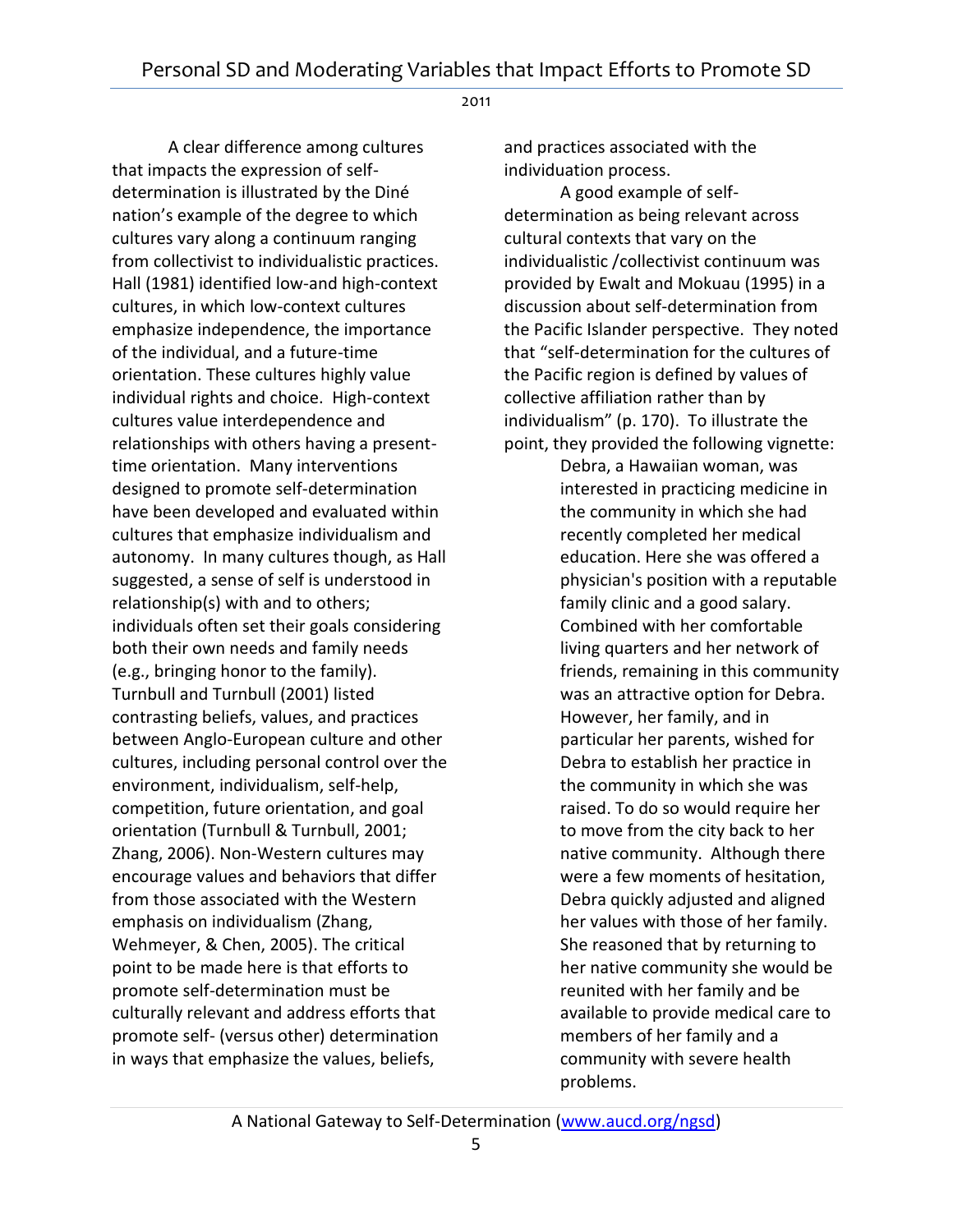To people from more individually oriented cultures, Debra's chosen option might appear to "limit" her self-determination: she was acceding to the wishes of her parents and going from a context in which she had a lot of personal freedom to one where she would be subject to the rules governing a society in which she would have, at a minimum, less personal control over decisions that affect her life. In fact, such an analysis misses the point of selfdetermined behavior; it is not if one is acting independently, making one's own decisions, solving one's own problems, but rather whether or not one is the causal agent in one's life. Goode and Maloof (in press) noted that for people in high-context cultures that value social interdependence rather than individual independence, the concept of autonomy may feel incompatible with their world view and conflict with traditional beliefs and practices. Decisions for individuals are made taking into consideration the interests of the larger group (extended family or community) as well as the individual. Simultaneously, each—the larger group and the individual has mutual responsibilities and provides support to one another. If a culture values a family-centered rather than an individualcentered model of decision-making, then expecting a person to make such decisions on his own will not feel empowering, but instead, runs the risk of making the person feel isolated and burdened.

Frankland and colleagues (2004) identified cultural structural factors that influence how self-determination is operationalized in different contexts, using as an example the factors that influence how the construct is operationalized among the Diné people.

- **Resident patterns:** Over half of Diné people live in small reservation towns while the rest live in remote areas of the reservation in small camps on land that has been passed down matrilineally. Because losing land is equated with loss of life and security, Diné people in rural areas make concerted efforts to retain their land, despite the poverty and unemployment that may be present in such remote areas. Decisions about where to live, then, which might seem illogical to someone outside the Diné nation, are driven by cultural factors in the operationalization of selfdetermination; that is, people choose to stay on long-held family land because of the cultural context and, in so doing, act in a selfdetermined manner.
- **Socioeconomic status:** Diné perspectives regarding financial stability are different from those held by Anglo-Europeans. For example, many Diné base their financial well-being upon (a) having reliable shelter, (b) a vehicle for transportation, (c) sufficient livestock for personal consumption and sale, and (d) a dependable, united family. The cultural emphasis on collective well-being (united family) becomes a way of life in which one's self-determination is operationalized.
- **Family structure:**Diné culture is organized by: (a) immediate family and (b) extended family or clans. Immediate family members are related by blood and members are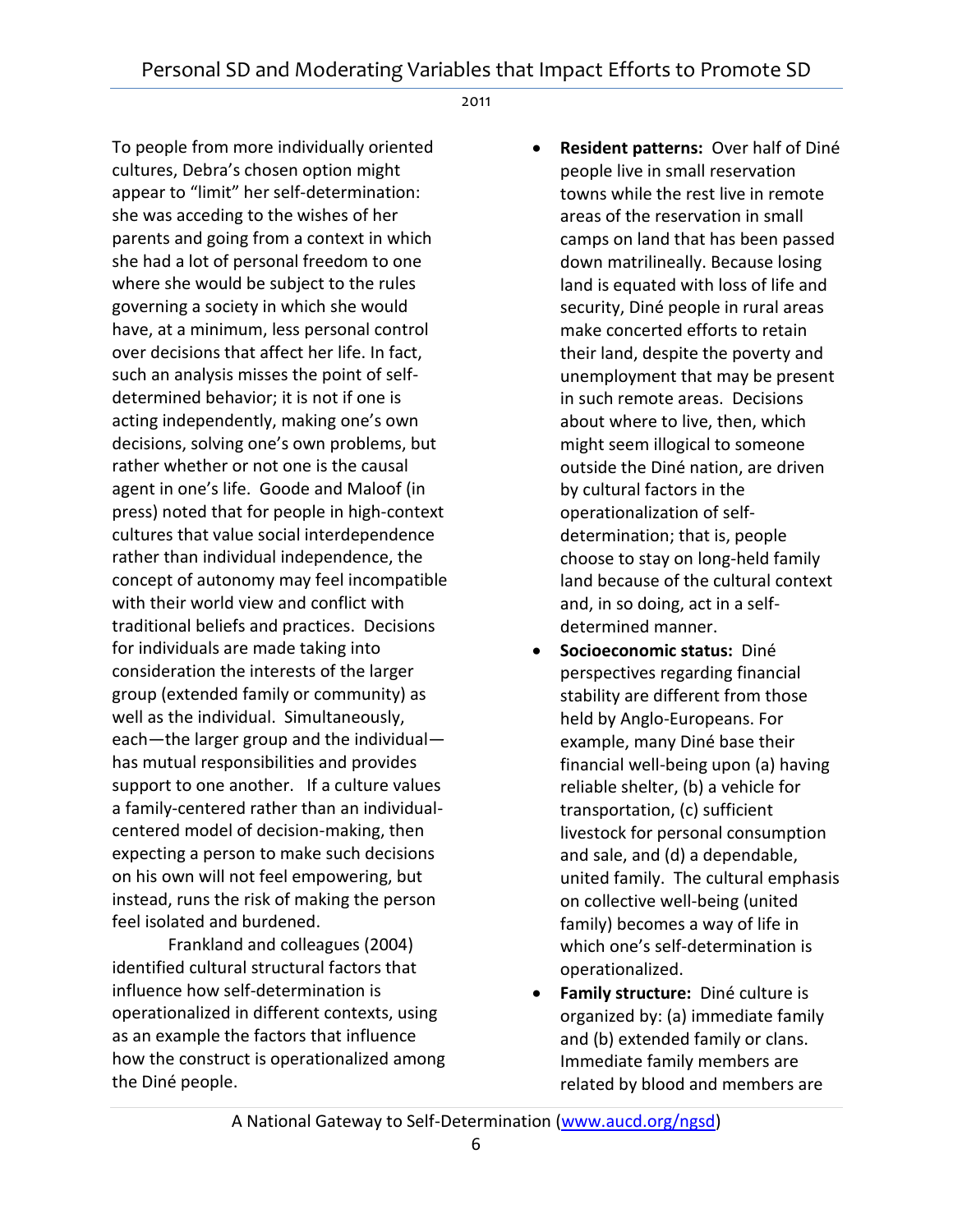assigned or assume specific roles to perpetuate the family's survival and support, such as responsibility to care for livestock, tend area farms, care for the home, or provide assistance for the elderly. Extended family includes both distant bloodrelated relatives and distant nonblood related members, traced by a clan structure. Diné clan structure provides a foundation for ethics that guide social interactions, status, and responsibilities within one's tribe and in the community and provides a mechanism for uniting the Diné people regardless of blood lineage, thus serving to strengthen the identity of the Diné people as a family and as a tribe. It becomes obvious that the preference to remain within the Diné cultural context will require acceptance of a more prescribed role within society, including the types of jobs one does, as well as providing rules for governance, both personal and tribal.

Frankland et al. identified other factors that provide the context for the operationalization of self-determination in the Diné nation, including acculturation factors, different (from Anglo communities, at least) conceptualizations of child development and child roles, and differing perceptions of disability. These factors all impact what a "self-determined person" would look and act like in the Diné nation's cultural context

Ewalt and Mokuau (1995) identified similar factors for the operationalization of self-determination in a Pacific Island perspective. They include: (a) values for

collective affiliation and the affiliative nature of relationships; (b) an emphasis on cooperation rather than individual achievement; (c) the emphasis on the unity of the group by defined assignments for each member of the family; and (d) the emphasis of the family as the focal point, not the individual.

Yet another such factor, *parenting style*, emerges from cross-cultural research on children's development of selfdetermination. Great variations exist among cultures regarding parental practices. For example, Chinese parents are often characterized as authoritarian and controlling in parenting (Chao, 1996; Chen, Wang, Chen, & Liu, 2002), compared to their North American counterparts, and tend to emphasize children's respect for and listening to parents and other older relatives (Chen et al., 2002). It is inappropriate, though, to talk about these behaviors as facilitating or limiting selfdetermination in that what is "selfdetermined" in that context probably varies as much as parenting styles.

So, in conclusion, it is critical that efforts to promote self-determination take into account and are responsive to the structural and contextual factors that exist within cultures; otherwise such interventions run the risk of being irrelevant. We know far too little about the complex issues pertaining to culture and self-determination, and it will be incumbent upon anyone developing, evaluating, and implementing interventions to be cognizant of the unique strengths and characteristics of cultures that might have an impact on the intervention and to design such interventions in ways that support instead of hinder the development of self-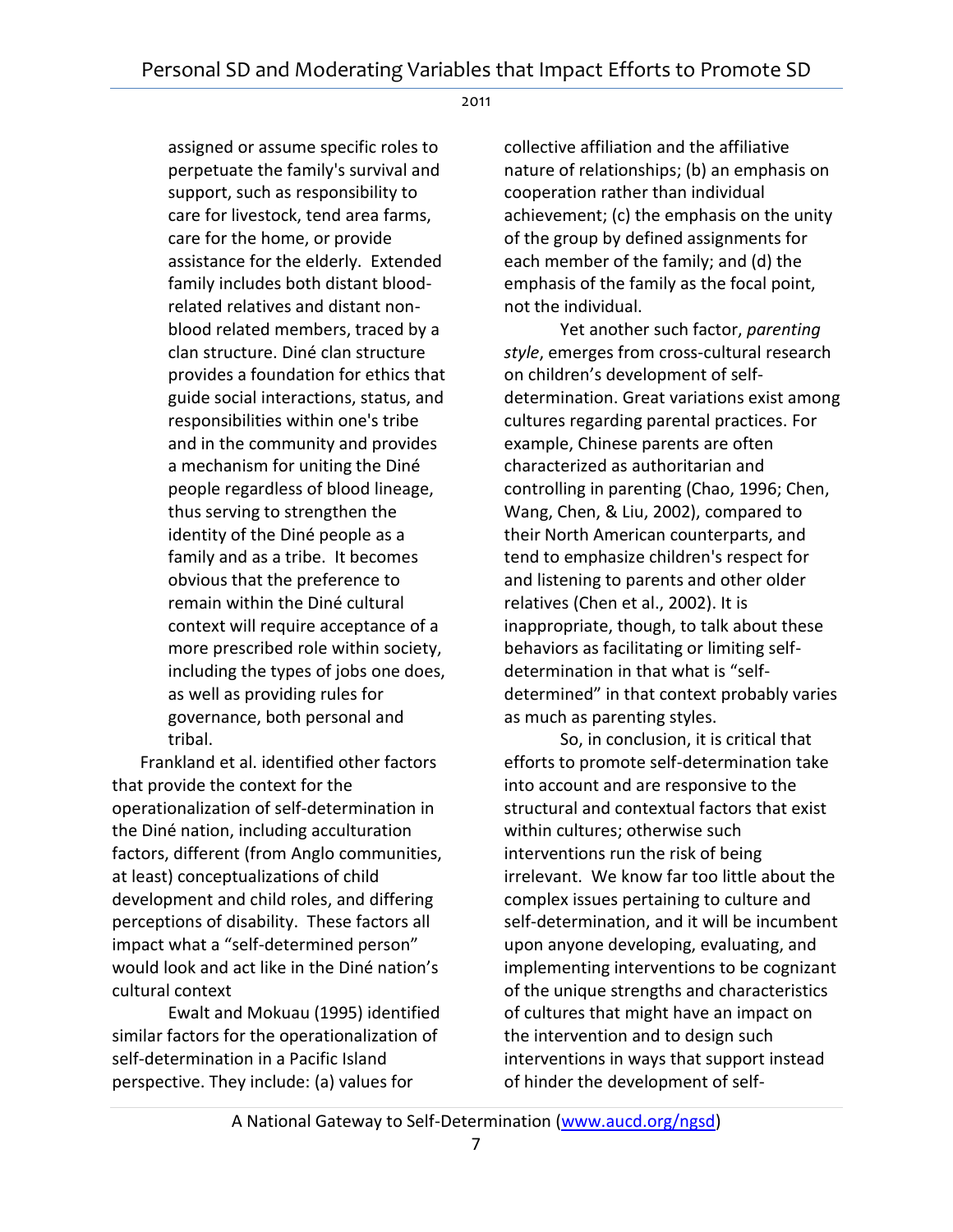determination.

#### **Other Moderating Variables in Efforts to Promote Self-Determination**

Culture is but one moderating variable that needs to be considered in decisions about interventions to promote self-determination. In addition, several other factors may be relevant.

**Gender.** Data describing differences in selfdetermination by gender are limited and findings mixed, so it is difficult to unequivocally state whether gender is or is not a moderating variable that should be considered. Studies vary as to whether gender is a significant predictor of selfdetermination status, but we would point out, either way, that gender as a moderating variable for interventions to promote self-determination is probably a proxy for the cultural issues pertaining to gender roles in given societies. Rousso and Wehmeyer (2000) argued that in most cultures and countries, gender and disability form a "double-jeopardy" for biases and differing expectations that may result in differences in self-determination. One explanation, then, for findings of higher scores on measures of selfdetermination for girls and young women with intellectual and developmental disabilities could be the expectations in the United States; whether these expectations are appropriate or not begs the point. It is the fact that they exist, that girls and young women perform more of the caregiving and domestic responsibilities for families and, as such, assume such responsibilities earlier in life.

**Age and Life Stages.** Another moderating factor involves age or life stage. In general, there is a developmental trend with level of self-determination increasing throughout adolescence, then levelling off during adulthood (Wehmeyer, 1996). Wehmeyer & Garner (2003) found that age did not predict self-determination status although age did predict membership in a high or low autonomy group, with older people more likely to be in the high autonomy group. Abery et al. (2006) found that people ages 60 and older desired to exercise significantly less control over health care decision-making than people in the 35-59 age group, who in turn desired less control than 21-34 year olds. At work here as well, though, are life experiences. People with intellectual and developmental disabilities may vary widely based upon the opportunities they have had that lead them to be more (or less) self-determined. However, age may not be as good a predictor for what the intervention needs to promote although it must be a factor for how that intervention is designed. Adults with intellectual and developmental disabilities should not be relegated to such roles as student or perpetual children and must be treated as adults. Thus, interventions to promote selfdetermination for adults should be maximally self-directed and age and lifestage appropriate.

**Cognitive Ability**. A common assumption with regard to people with intellectual and developmental disabilities is that limitations in cognitive abilities will necessarily limit self-determination. Research findings do show a consistent relationship between self-determination and IQ scores (Stancliffe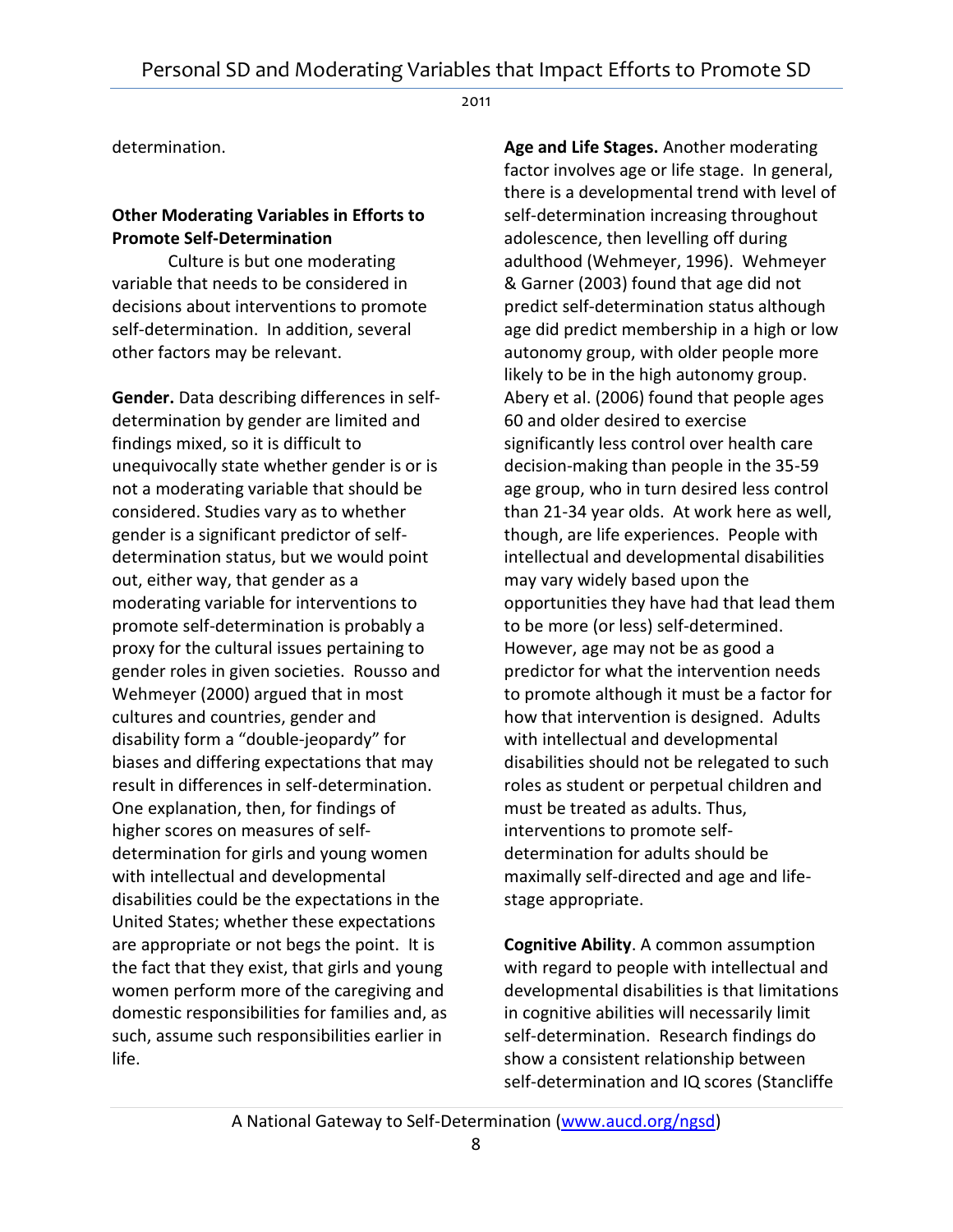et al., 2000; Wehmeyer, 1996; Wehmeyer & Garner, 2003). What is perhaps most striking about the relationship documented by this research is how relatively weak the correlation between IQ and selfdetermination is and the relative complexity of that relationship. Wehmeyer & Garner (2003) conducted a discriminant function analysis of predictors for selfdetermination scores for individuals with intellectual disability and found that only choice opportunity (from among four variables, including IQ score) predicted membership in a high self-determination group. Similarly, an analysis of autonomous functioning scores found everything but IQ scores as significant predictors, with higher perceptions of choice opportunity being the most powerful predictor. The analysis for living or work outcomes found, however, that level of IQ was the *most* significant contribution to more positive outcomes and for employment outcomes IQ was the only significant predictor. For living outcomes, both self-determination and autonomy also predicted more positive living outcomes. In other words, IQ level predicted where people would live or work but were not predictors of whether they would be selfdetermined. Only choice opportunities predicted the latter, a finding consistent with the previously reviewed literature on the relationship between choice and environment. Similarly, Stancliffe, et al. (2000) found that adaptive behaviour accounted for most of the variance in selfdetermination scores, and IQ contributed very little.

The gist of these findings is that while cognitive capacity may identify the level of support a person will need to become fully self-determined, the degree to which that is achieved is as much a function of the environment, or the context, and the supports available to people to succeed in those environments as it is a function of intellectual or cognitive capacity. This speaks loudly to the need for a socialecological approach that emphasizes personal capacity and the context in efforts to promote self-determination.

**Religious Beliefs and Affiliation and Spirituality**. Another moderator variable to mention involves religious beliefs and affiliations. In general, issues pertaining to religious beliefs and affiliation and spirituality can be subsumed under the context of culture, and most of what was discussed under that earlier section is relative to considerations of religious beliefs and affiliation. It is worth, though, being explicit about the importance of considering religious beliefs and affiliation because while they may co-occur or overlap with cultural context factors, that overlap is not complete. These beliefs appear to influence people's perceptions of health and disability, including the individual's role in attempting to control the situation or not (see Purnell & Paulanka, 2003 for examples from various cultures). Obviously, people of any given race or ethnicity differ in religious beliefs and affiliation, and it will be important to consider such beliefs and affiliations when designing and implementing interventions.

**Experiences of Oppression, Segregation, and Discrimination.** The final moderator variable includes a number of personal experiences that often inhibit the development of self-determination and personal realization. Oppressed individuals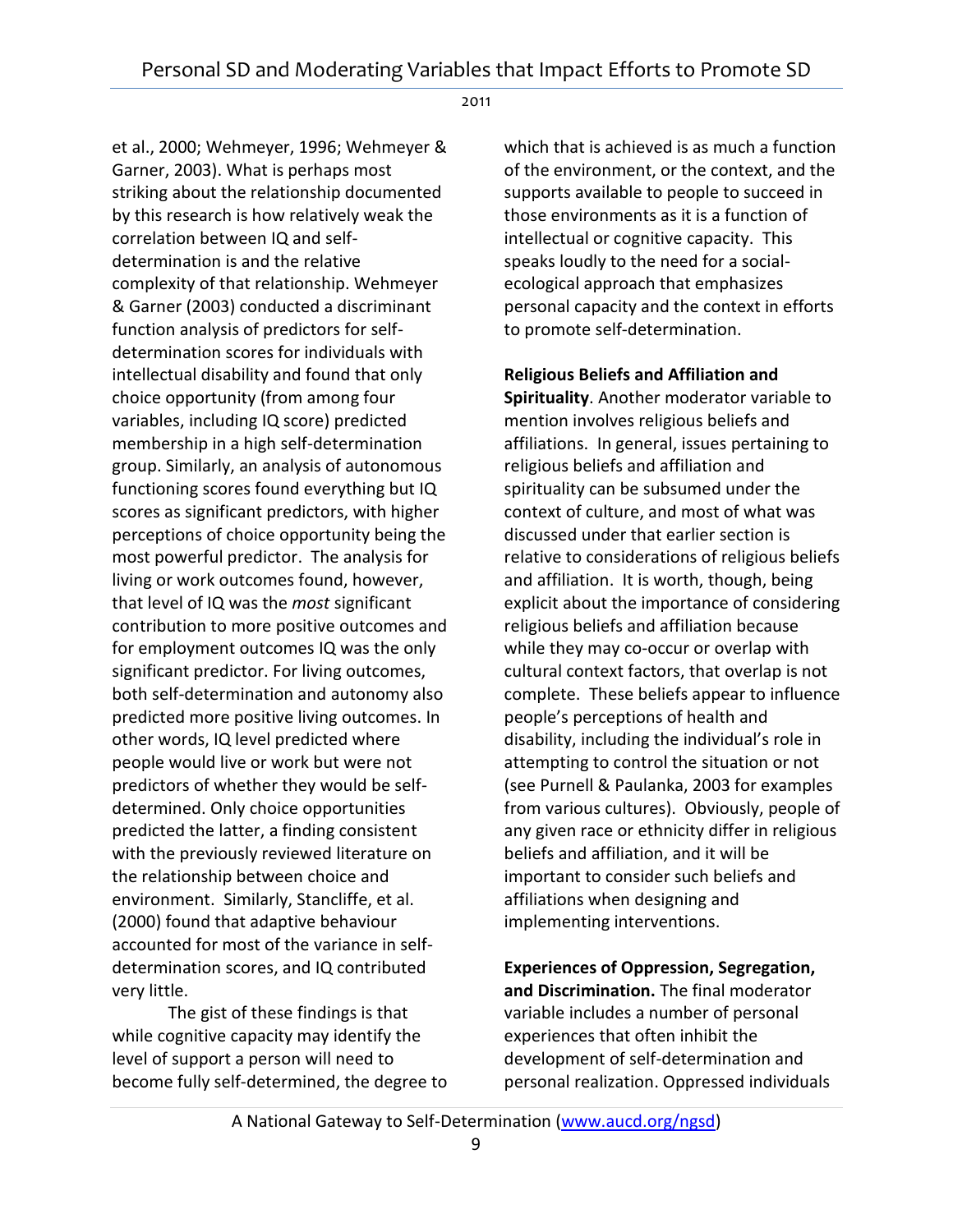are unable to see or recognize their capacity to transform their social reality and take charge of their own destiny. Most individuals with developmental disabilities are oppressed by exploitative labor conditions, controlling living arrangements, and/or lack of opportunities for independence among other factors. In addition, they experience countless instances of segregation and discrimination in education, employment, community living, and recreation that combine to inhibit their sense of worth. Unfortunately, these factors are common among the poor people of the world and worsen when combined with the experience of disability.

#### **Conclusion**

Self-determination refers to self- (vs. other-) caused action; to people acting volitionally, based upon their own will. Although the SD models presented here vary in some ways, they share common themes. First, all three, whether explicitly or implicitly, view self-determination within a developmental perspective. Becoming more self-determined is a critical milestone for adolescent development. Second, all three emphasize the role of personal capacity and the environment and context. They are person-environment fit models in which self-determination is an outcome of both the person's capacities and the environment in which that person functions. These common features are essential to considering the impact of moderating variables on the development of interventions to promote selfdetermination and lead to three assertions about promoting self-determination.

First, every culture in the world holds attitudes, values, goals, and practices pertaining to the process that adolescents within that culture follow in moving from being a child to being an adult. These attitudes, values, goals, and practices vary widely, but the fact that they are universal implies that the psychological process of becoming self-determined, which might be seen as the ultimate outcome of individuation, is equally universal. As evidence of this fact of universality, the functional model of self-determination forwarded by Wehmeyer and his colleagues has been applied to groups that vary widely, from members of the Dine' (Navajo) nation (Frankland et al., 2004) to efforts to promote self-determination in South Korea (Bae & Wehmeyer, 2003; Lee & Wehmeyer, 2004), Japan (Ohtake & Wehmeyer, 2004), Italy (Nota, Ferrari, Soresi, & Wehmeyer, 2007), Belgium (Lachapelle et al., 2005), and China (Zhang et al., 2005).

Second, what is "self-determined" *behavior* in one cultural context may vary from other contexts, but as a construct, self-determination *itself* must be the same across cultures. Again, to be clear, what is viewed as manifestations of selfdetermination—that is, the action or behavior that functions to enable the person to act in a self-determined manner—will, necessarily, vary across people and contexts. Third, we believe that all moderating variables of relevance to interventions for promoting selfdetermination operate as a function of a person's interaction with his or her cultural context. The social-ecological model we have proposed herein systematically takes these person-context interactions into account in considering how to promote and enhance self-determination.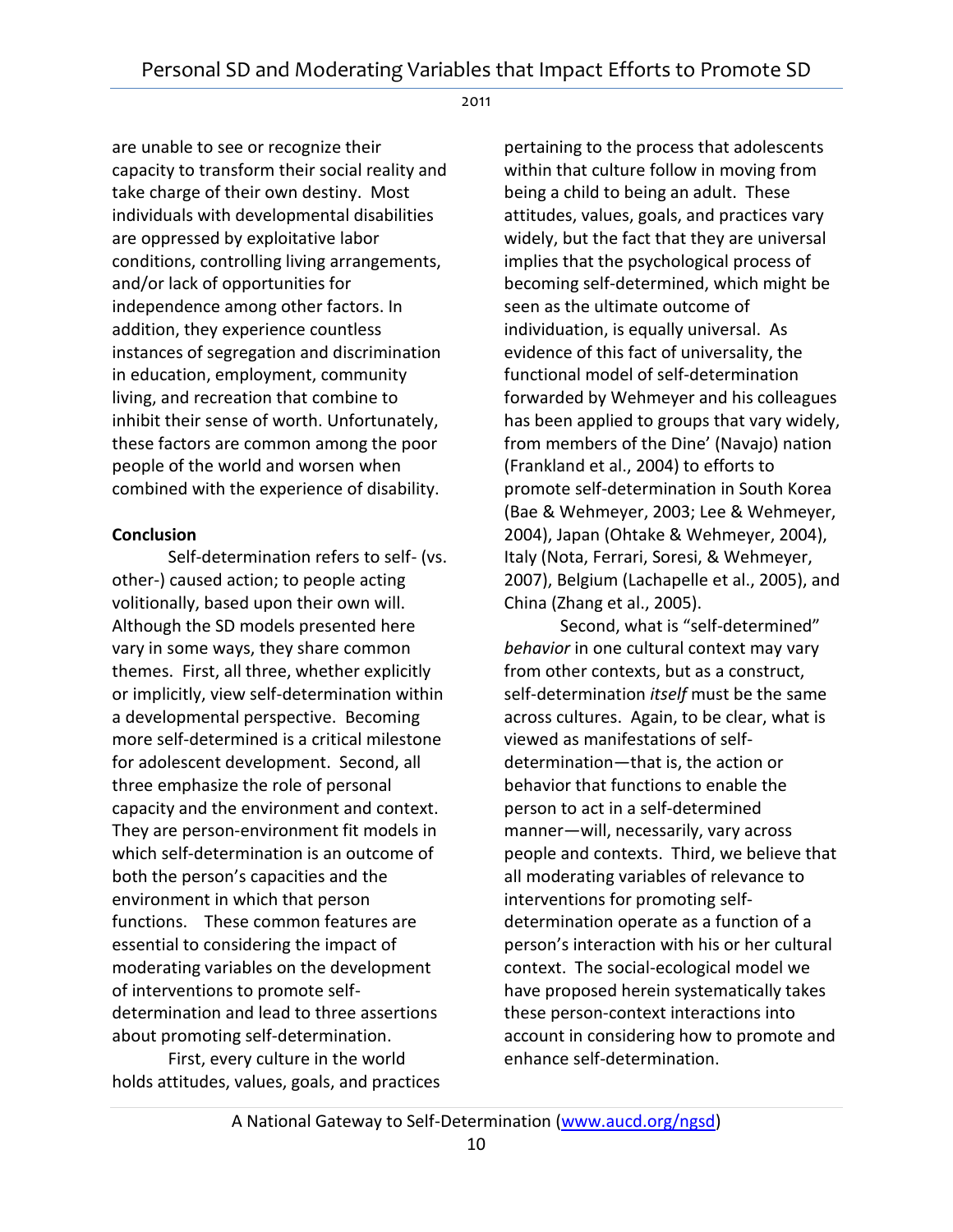#### **References**

- Abery, B. H., Arndt, K., Greger, P., Tetu, L., Eggebeen, A., Barosko, J., Hinga, A., McBride, M., Peterson, K., & Rudrud, L. (1994). *Self-determination for youth with disabilities: A family education curriculum*. Minneapolis, MN: University of Minnesota, Institute on Community Integration.
- Abery, B.H., & Eggebeen, A. (1995). *Findings from a field-test of a self-determination capacity building curriculum* (Technical Report No. 3). Minneapolis, MN: University of Minnesota, Institute on Community Integration.
- Abery, B. H., McGrew, K., & Smith, J. (1994). *Validation of an ecological model of self-determination for children with disabilities* (Technical Report No. 2). Minneapolis, MN: University of Minnesota, Institute on Community Integration.
- Abery, B.H., Simunds, E., & Cady, R. (2002). *The Minnesota Health Care Self-Determination Scales.* Minneapolis, MN: University of Minnesota, Institute on Community Integration.
- Abery, B.H., Simunds, E., & Cady, R. (2006). *The Impact of health care coordination on the lives of adults with physical disabilities* (Technical Report #2). Minneapolis, MN: University of Minnesota, Institute on Community Integration.
- Abery, B. H., & Stancliffe, R. J. (1996). The ecology of self-determination. In D. J. Sands & M. L. Wehmeyer (Eds.), *Self-determination across the life span: Independence and choice for people with disabilities* (pp. 111-145). Baltimore, MD: Paul H. Brookes.
- Abery, B. H., Stancliffe, R. J., Smith, J., McGrew, K., & Eggebeen, A. (1995a). *Minnesota Opportunities and Exercise of Self-Determination Scale - Adult Edition*. Minneapolis, MN, University of Minnesota, Institute on Community Integration, Research and Training Center on Community Living.
- Abery, B. H., Stancliffe, R. J., Smith, J., McGrew, K., & Eggebeen, A. (1995b). *Minnesota Self-Determination Skills, Attitudes, and Knowledge Evaluation Scale - Adult Edition*. Minneapolis, MN, University of Minnesota, Institute on Community Integration, Research and Training Center on Community Living.
- Bae, S.J. & Wehmeyer, M.L. (2003). Perceptions of self-determination on transitional outcomes: A study of Korean students, parents, and teachers. *Korean Journal of Special Education, 10*(2), 123-141.
- Balcazar, F. E., Suarez-Balcazar, Y., Willis, C., & Alvarado, F. (2010). Cultural competence: A review of conceptual frameworks. In F. E. Balcazar, Y. Suarez-Balcazar, T. Taylor-Ritzler, and C. B. Keys (Eds.), *Race, culture and disability: Rehabilitation science and practice*. Boston, MA: Jones and Barlett.
- Bronfenbrenner, U. (1979*). The ecology of human development: Experiments by nature and design*. Cambridge, MA: Harvard University Press.
- Bronfenbrenner, U. (1989). Ecological systems theory. *Annals of Child Development, 6*, 187-249.
- Chao, R. K. (1996). Reconceptualization of the authoritarian parenting style and parental control: Some initial items. Paper presented at the XIVth Biennial ISSBD Conference, Quebec City, Canada.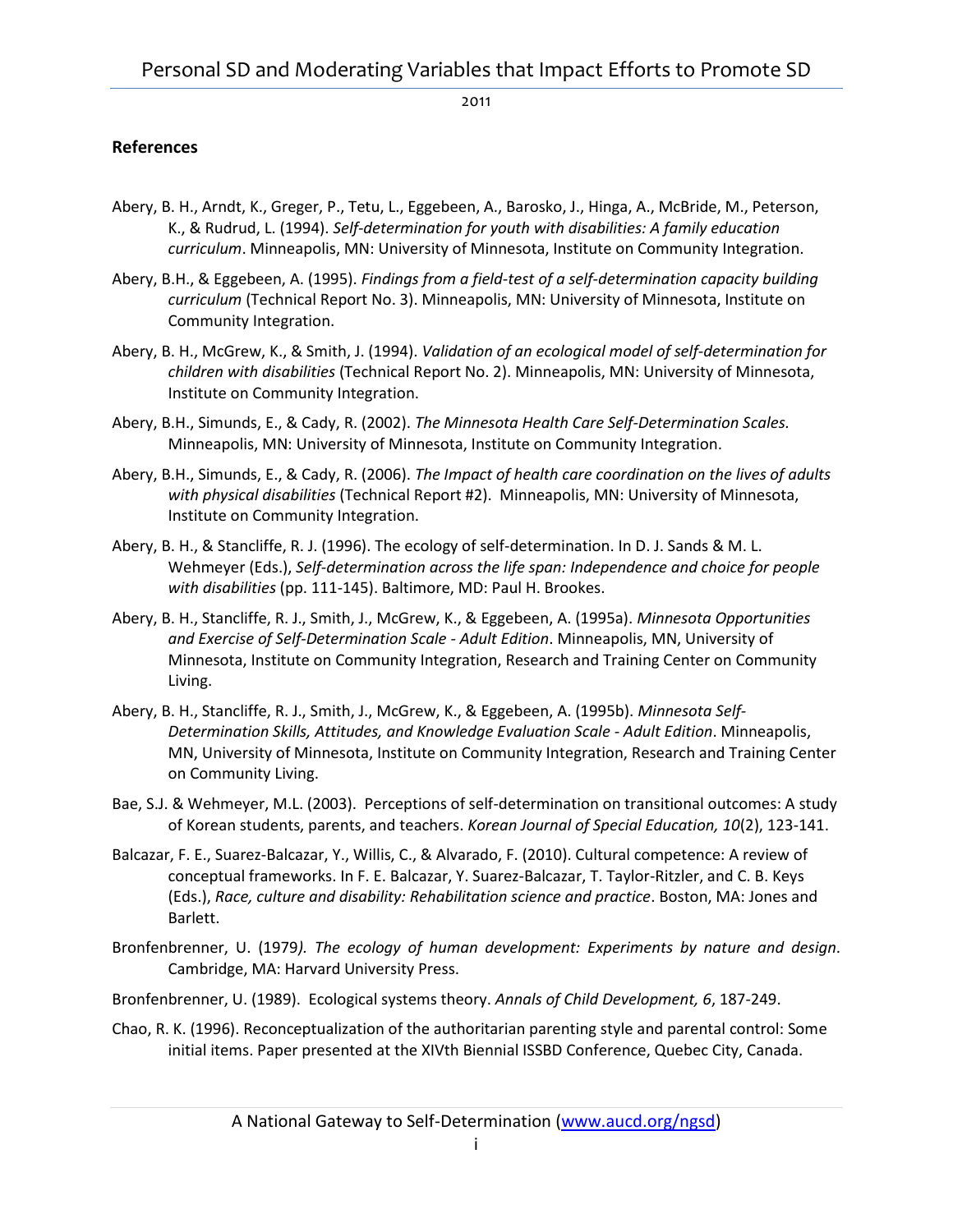- Chen, X., Wang, L., Chen, H, & Liu, M. (2002). Non compliance and child-rearing attitudes as predictors of aggressive behavior: A longitudinal study in Chinese children. *International Journal of Behavioral Development, 26*, 225-233.
- Ewalt, P. L., & Mokuau, N. (1995). Self-determination from a Pacific perspective. *Social Work, 40*, 168- 175.
- Frankland, H. C., Turnbull, A P., Wehmeyer, M. L., & Blackmountain, L. (2004). An exploration of the selfdetermination construct and disability as it relates to the Diné (Navajo) culture. *Education and Training in Developmental Disabilities, 39*, 191-205.
- Goode, T., & Maloof, P*.* (in press). End-of-life through a cultural lens. In Friedman, S. & Helm, D. (Eds.) *End-of-life care for children and adults with intellectual and developmental disabilities.*  Washington, DC: AAIDD.
- Hall, E. (1981). *Beyond culture*. New York, NY: Doubleday.
- Hinshaw, S.P. (2007). Moderators and mediators of treatment outcome for youth with ADHD: Understanding for whom and how interventions work. *Journal of Pediatric Psychology, 32*(6), 664-675.
- Lachapelle, Y., Wehmeyer, M.L., Haelewyck, M.C., Courbois, Y., Keith, K.D., Schalock, R., Verdugo, M.A., & Walsh, P.N. (2005). The relationship between quality of life and self-determination : An international study. *Journal of Intellectual Disability Research, 49*, 740-744.
- Lee, S.H., & Wehmeyer, M.L. (2004). A review of the Korean literature related to self-determination: Future directions and practices for promoting the self-determination of students with disabilities. *Korean Journal of Special Education, 38,* 369-390.
- Mithaug, D. (1998). Your right, my obligation? *Journal of the Association for Persons with Severe Disabilities, 23*, 41 – 43.
- Nota, L., Ferrrari, L., Soresi, S., & Wehmeyer, M.L. (2007). Self-determination, social abilities, and the quality of life of people with intellectual disabilities. *Journal of Intellectual Disability Research, 51*, 850-865.
- Ohtake, Y., & Wehmeyer, M.L. (2004). Applying the self-determination theory to Japanese special education contexts: A four-step model. *Journal of Policy and Practice in Intellectual Disabilities, 1,* 169-178.
- Purnell, L.D., & Paulanka, B.J. (2003). *Transcultural health care: A culturally competent approach*. Philadelphia, PA: F.A. Davis.
- Rappaport, J. (1981). In praise of a paradox: A social policy of empowerment over prevention. *American Journal of Community Psychology, 9*, 1 - 25.
- Robinson, E.G. (2002). Quilomboos, black nationalism, and self-determination for persons with intellectual disabilities: A psychohistorical perspective. *Mental Retardation, 40*(1), 81-83.
- Rousso, H., & Wehmeyer, M.L. (2000). *Double jeopardy: Gender equity in special education.* Albany, NY: SUNY Press.
- Shogren, K.A., Wehmeyer, M.L., Palmer, S.B., Soukup, J.H., Little, T., Garner, N., & Lawrence, M. (2008). Understanding the construct of self-determination: Examining the relationship between The